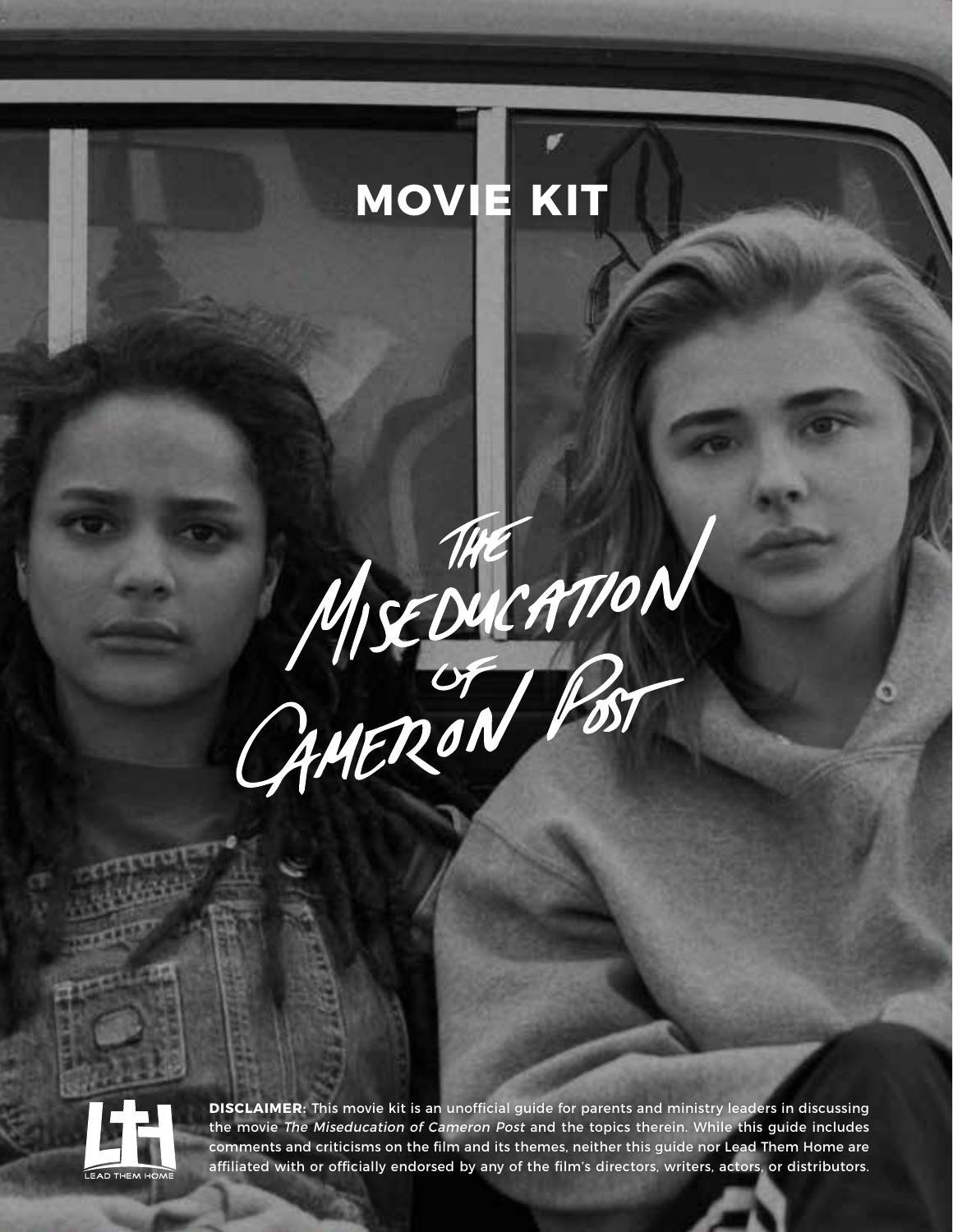

**THE SERVE SERVER SERVER SERVER SERVER**<br>The Server Server Server Server Server Server Server Server Server Server Server Server Server Server Server S<br>The Server Server Server Server Server Server Server Server Server Serv his year, **conversion therapy** (the practice of attempting to change a person's sexual orientation) — along with questions about its effectiveness and potential harm and risks  $-$  has come into light of a national discussion. Multiple states have already outlawed the practice for minors and now California is proposing to ban the practice all together. This has spurred the

creation of movies like **The Miseducation of Cameron Post** and **Boy Erased**, presenting stories of LGBT+ teens who have gone through such therapies.

Here at Lead Them Home, we do not, have not, nor will we ever practice or endorse conversion therapy. We do not participate in politics or culture war activities. Our goal is to **increase family acceptance, enhance church inclusion, and nurture faith identity of LGBT+ individuals**. Even while conversion therapy unfortunately often affects those three areas, we want to help churches and families use movies like The Miseducation of Cameron Post to initiate healthy discussions on the topic and its impact on the lives of LGBT+ people and their relationship with the church.

### **In This Guide**

- Movie Summary
- Audience Appropriateness
- Movie Discussion Questions
- Ask Lead Them Home: Questions on Reparative Therapy (RT)
- Other Video Resources to Watch and Discuss
- Conversion Therapy: Statistics, Dangers, & Christian Hope
- LGBT+ Youth and Self-Harm
- Jacob's Story: A Christian Teen Who Kept His Faith After Conversion Therapy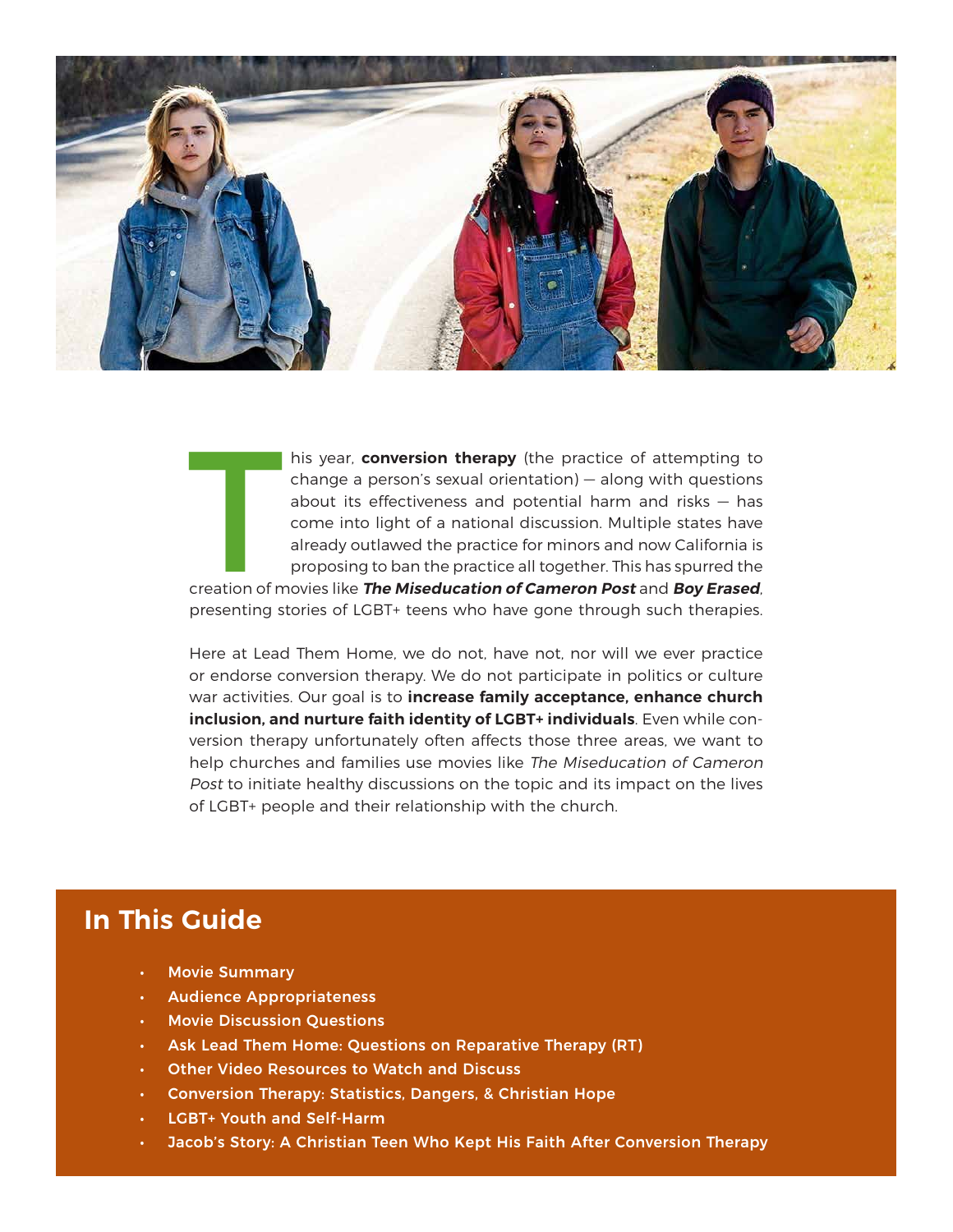## **Movie Summary**

In 1993, Cameron Post (Chloë Grace Moretz) is caught in the backseat of a car kissing the prom queen Coley Taylor (Quinn Shephard) and is outed as a lesbian. This causes her aunt Ruth to send her to a remote treatment center called God's Promise, where she is subjected to gay conversion therapy.

Cameron bonds with her fellow camp attendees and plays along with the therapies until she is released.



# **Audience Appropriateness**

The movie sends a powerful message about the dangers of conversion therapy camps that develop over time due to internalized trauma and self-hatred. Issues including identity, shame, and guilt are explored within the context of sexuality and adolescence. Parents can use this as an opportunity to speak to their children about the need to find safe, protected spaces to share about their struggles without the expectation of judgment or correction.

In one pivotal scene, a student at the conversion therapy camp is asked to describe any cases of abuse during her time there. The movie raises the question of whether emotional and spiritual abuse can be just as damaging, if not more so, than physical abuse.

There are several uses of profanity, including the F-word. Several scenes depict women kissing other women, including a few scenes where women bring each other to orgasm. A women's breast is shown, but no further nudity. There is one scene of off-screen violence in the form of self-mutilation; blood is shown, but no explicit actions are seen. Young adults also wander off to smoke marijuana.

# **Movie Discussion Questions**

- 1. What kinds of attitudes towards the question of "change" were exhibited by the staff at God's Promise?
- 2. Cameron claims that the camp is "programming kids to hate themselves." In what ways do you see her allegations reinforced throughout the movie?
- 3. How does the movie use the theme of isolation and loneliness in its story, setting, dialogue, and ending?
- 4. What examples of harmful gender roles and stereotypes are the students (both girls and boys) pressured with at God's Promise?
- 5. What function does the iceberg diagram serve in the movie? Why or why not is this helpful for the students at God's Promise?
- 6. How does the movie depict trauma as opposed to the way the staff at God's Promise view trauma?
- 7. How are Dr. Walsh's clinical methods and psychological motivations helpful or harmful to the students at God's Promise?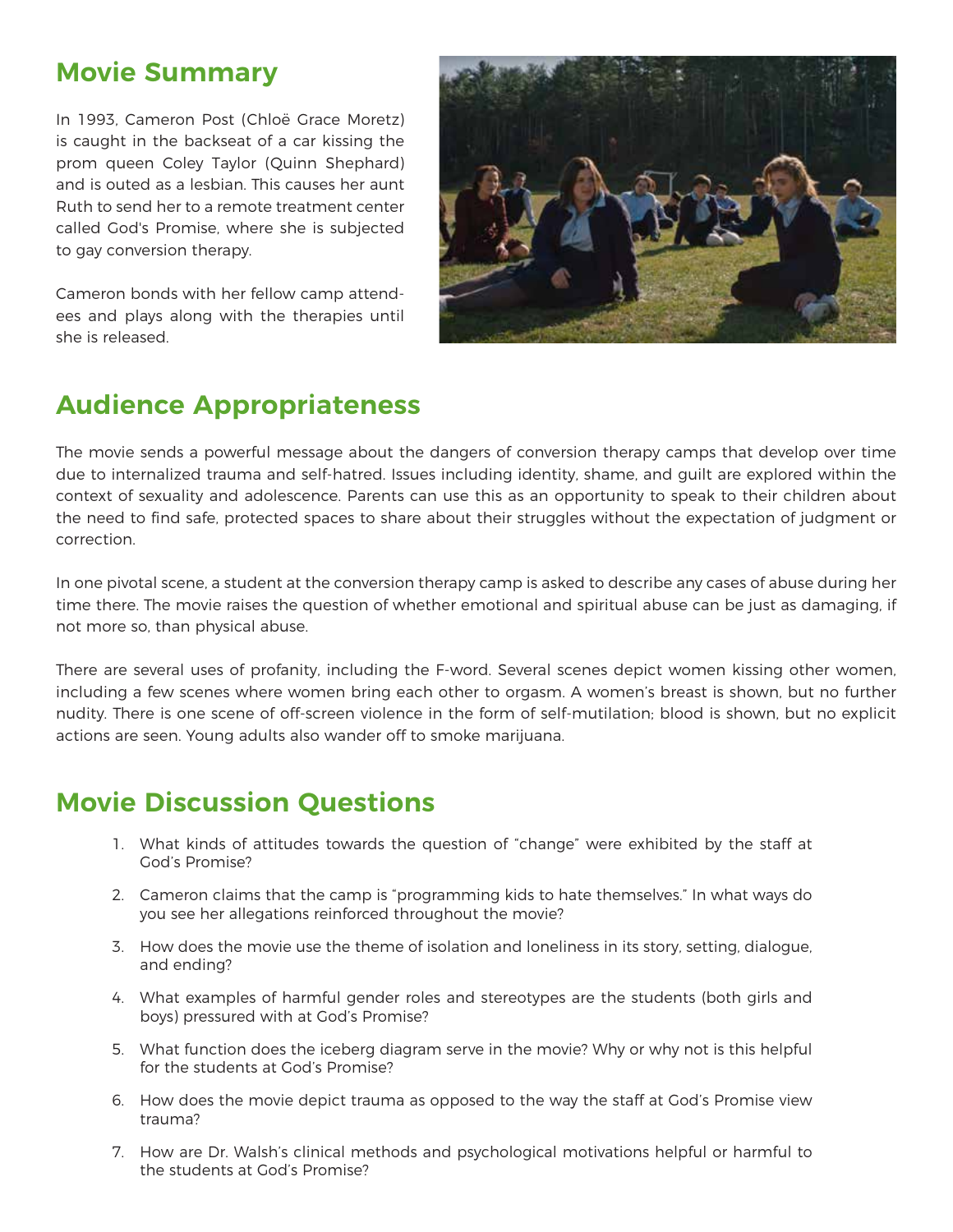## **Ask Lead Them Home**

Adapted from Guiding Families of LGBT+ Loved Ones, available at [leadthemhome.org](https://www.leadthemhome.org/get-resources/guiding-families-second-edition?utm_source=movie-kit&utm_campaign=cameron-post)

#### **1. Can Gay People Change?**

**Most people, gay or straight, do not experience a material change in their orientation over their lifetime.**  When change is reported, it primarily involves three common scenarios: (1) a young person growing through a questioning stage of development, (2) a woman finding security being in an intimate relationship with another woman for a time, and (3) a man or woman recovering from molestation or sexual experimentation.

#### **2. Is there a difference between Conversion Therapy and Reparative Therapy?**

**Conversion therapy** refers to an umbrella of many different practices which are used with the primary objective of changing a person's sexual orientation from gay to straight. It has included treatments all the way from shock therapy and chemical castration to psychoanalytic therapy and spiritual interventions.

**Reparative therapy,** though at times used as an interchangeable term with conversion therapy, refers to a specific kind of therapy associated with the psychologists Elizabeth Moberly and Joseph Nicolosi based on the theory that same-sex attraction is a person's rational and unconscious attempt to "self-repair" feelings of inferiority and the lack of healthy attachment with the person's same-gender parent and peers.

#### **3. Does Reparative Therapy Work?**

Lead Them Home has never engaged in **reparative therapy (RT)**. Adults making an informed and voluntary decision to pursue RT should not be ridiculed. **Parents, however, should never force a minor or young adult into such treatment.** In many states, RT is illegal.

Adults report varying levels of success. Some have reported that it worked for a while, but that "change" was unsustainable over time.

To claim that a treatment effectively works, (a) it should be helpful across a wide range of individuals and (b) healing should be sustainable over the long-term (permanent). In truth, a number of former proponents who once claimed "healing" (orientation change) are today living in a same-gender relationship. While we do not criticize or want to limit the rights of adults who voluntarily find value in it, we do not recommend reparative therapy.

Lead Them Home has direct reports of RT **severely damaging the emotional and mental health of both teenagers and adults, as well as their family members.** For every person, regardless of sexual orientation or gender identity, the biblical objective is holiness rather than the elimination of temptation.

#### **4. Does Conversion Therapy still occur?**

Conversion therapy, though declining in its popularity, still occurs today. Sadly, it mostly occurs in connection to Christian churches and ministries. Reports estimate that 698,000 LGBT+ Americans between the ages of 18 and 59 have undergone conversion therapy at some point in their lives. About 350,000 of those received that treatment as adolescents. The report also estimates that 20,000 LGBTQ youths currently between the ages of 13 and 17 will be subjected to conversion therapy from a licensed healthcare professional before they turn 18 (The Williams Institute, 2018).

**For more answers on LGBT+ care, order Guiding Families of LGBT+ Loved Ones, at [leadthemhome.org/](https://www.leadthemhome.org/get-resources/guiding-families-second-edition?utm_source=movie-kit&utm_campaign=cameron-post)resources.**

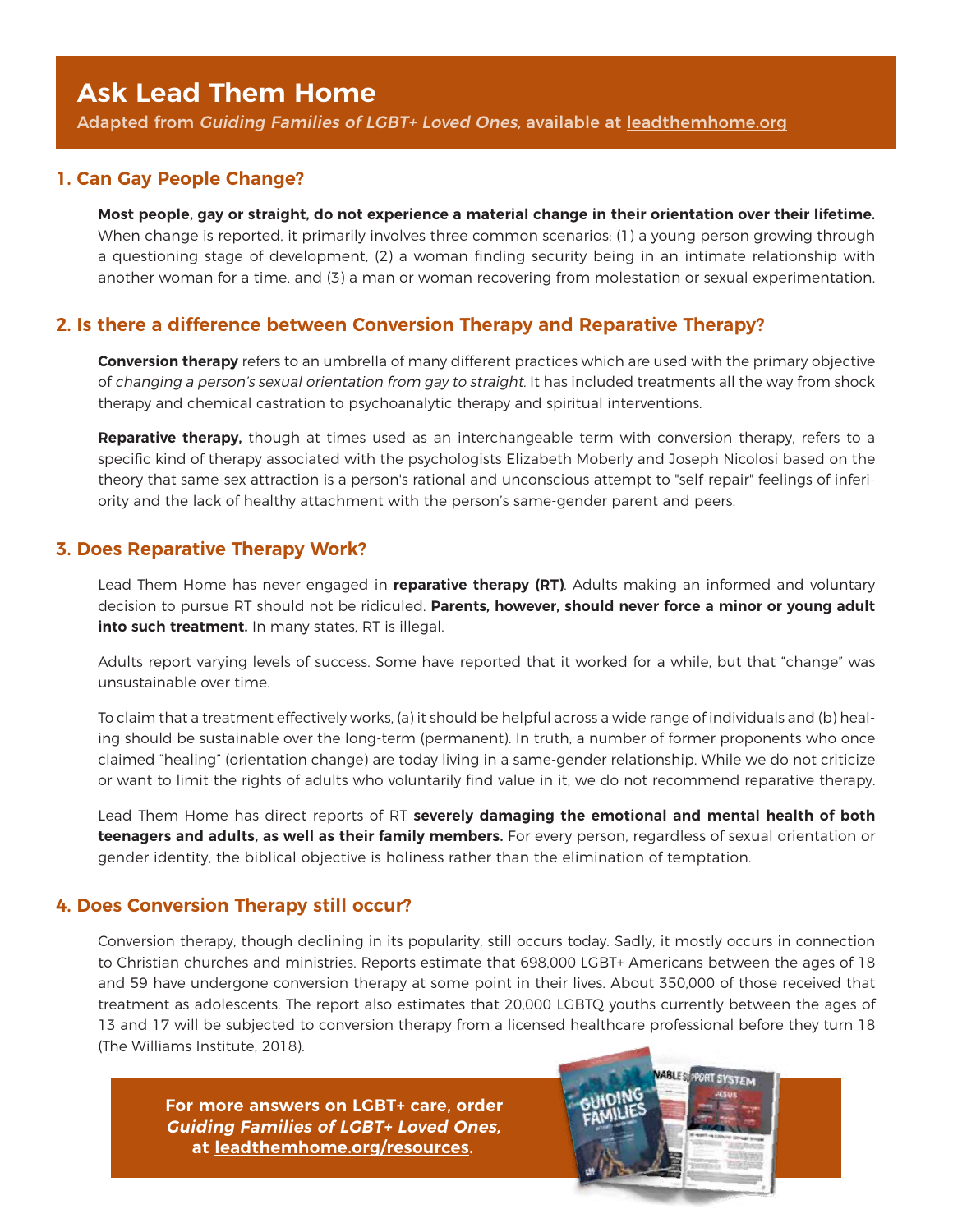# **Additional Video Resources to Discuss**

Check out the following video and then discuss using the discussion questions listed below:

#### **1. How Conversion Therapy Affects Your Mental Health**

<https://www.youtube.com/watch?v=naJcqBtHCfM>

- 1. What did you think of the video?
- 2. How can you help a LGBT+ person who has been negatively affected by conversion therapy?
- 3. How would you guide parents of LGBT+ youth who are considering sending their child to conversion therapy?

#### **2. Bridging the Divide: LGBT+ People and the Church**

#### <https://www.youtube.com/watch?v=7N03xXUlG4k>

Bill Henson, founder and president of Lead Them Home, discusses many of the issues faced by LGBT+ people and how the Church can bridge the gap between the Church and LGBT+ people.

- 1. How does the video say mistreatment (which forced conversion therapy can be included as) deconstructs the faith identity of LGBT+ people?
- 2. As Bill says, increasing family acceptance is crucial to nurturing faith identity in LGBT+ people. How does parents sending their children to conversion therapy work against that goal?
- 3. How can the Church begin to change its history related to the treatment of LGBT+ people and the use of conversion therapy?

# **Further Reading**

#### **Collection of Articles Related to LGBT Victimization**

[https://www.leadthemhome.org/](https://www.leadthemhome.org/victimization?utm_source=movie-kit&utm_campaign=cameron-post) [victimization](https://www.leadthemhome.org/victimization?utm_source=movie-kit&utm_campaign=cameron-post)

#### **Scholarly Reports on the Efficacy of Conversion Therapy**

[https://whatweknow.inequality.](https://whatweknow.inequality.cornell.edu/topics/lgbt-equality/what-does-the-scholarly-research-say-about-whether-conversion-therapy-can-alter-sexual-orientation-without-causing-harm/) [cornell.edu/topics/lgbt-equality/](https://whatweknow.inequality.cornell.edu/topics/lgbt-equality/what-does-the-scholarly-research-say-about-whether-conversion-therapy-can-alter-sexual-orientation-without-causing-harm/) [what-does-the-scholarly-research](https://whatweknow.inequality.cornell.edu/topics/lgbt-equality/what-does-the-scholarly-research-say-about-whether-conversion-therapy-can-alter-sexual-orientation-without-causing-harm/)[say-about-whether-conversion](https://whatweknow.inequality.cornell.edu/topics/lgbt-equality/what-does-the-scholarly-research-say-about-whether-conversion-therapy-can-alter-sexual-orientation-without-causing-harm/)[therapy-can-alter-sexual](https://whatweknow.inequality.cornell.edu/topics/lgbt-equality/what-does-the-scholarly-research-say-about-whether-conversion-therapy-can-alter-sexual-orientation-without-causing-harm/)[orientation-without-causing-harm/](https://whatweknow.inequality.cornell.edu/topics/lgbt-equality/what-does-the-scholarly-research-say-about-whether-conversion-therapy-can-alter-sexual-orientation-without-causing-harm/)



#### **Conversion Therapy and LGBT Youth**

[https://williamsinstitute.law.ucla.edu/wp-content/uploads/Conversion-Therapy-LGBT-Youth-Jan-2018.pdf](https://williamsinstitute.law.ucla.edu/wp-content/uploads/Conversion-Therapy-LGBT-Youth-Jan-2018.pdf
)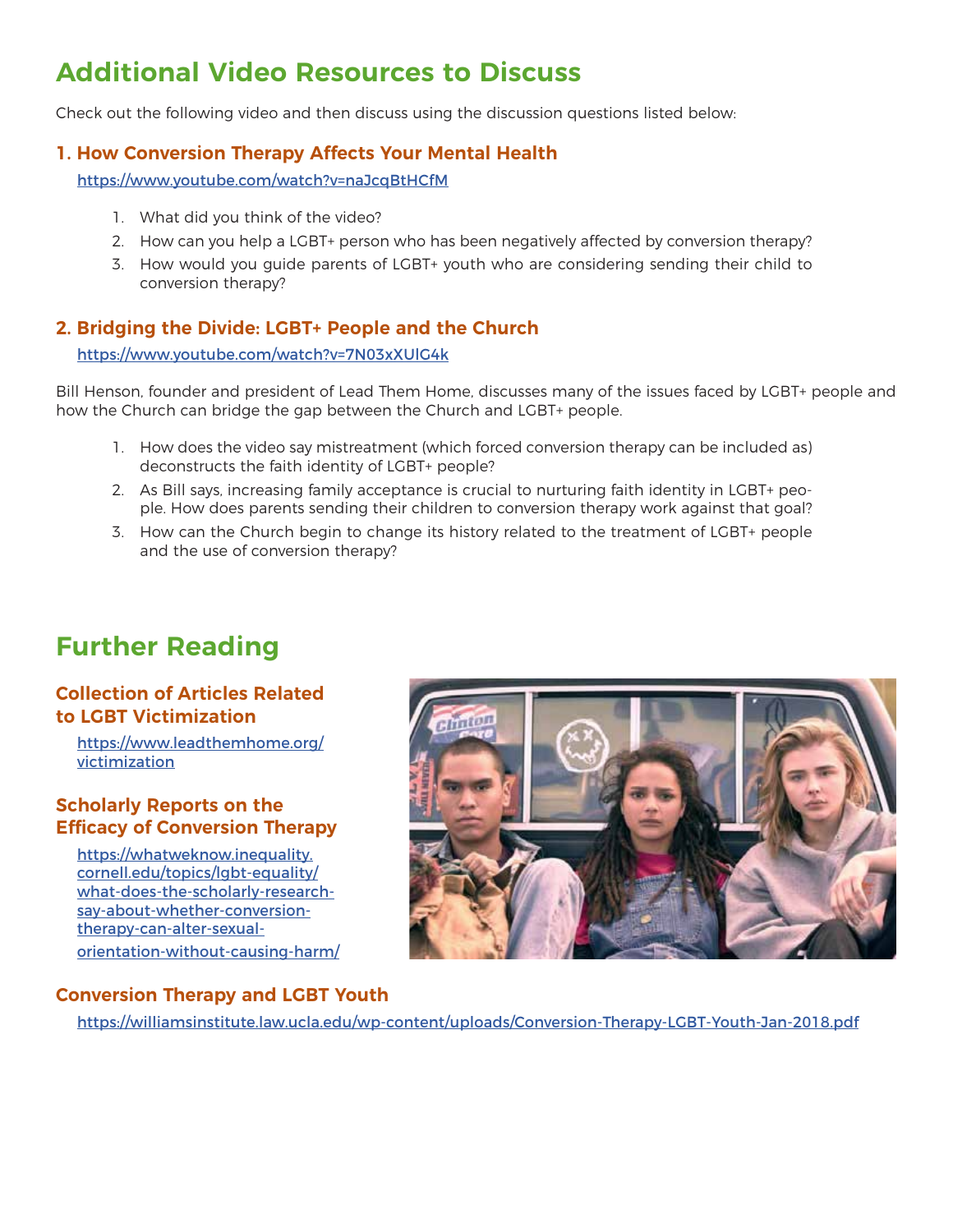## **Conversion Therapy: Statistics, Dangers, & Christian Hope**

#### **According to the Williams Institute (Jan 2018):**

- **• 698,000 adults have received conversion therapy in the U.S.**
- **• 350,000 of that figure received conversion therapy as adolescents**
- **• 57,000 youth (ages 13-17) will receive conversion therapy from religious/spiritual advisors**

"I just got done with an interview today. It was about the Exodus situation. I don't think I communicated my thoughts and heart about this very clearly. (I often feel that sense of "I wish I had said that differently." Or "I wish I hadn't framed it that way.")

So let me say this: I don't think there is that much research support for reparative theory or therapy, and that is not an approach I take in my work. But a reparative approach is not the only means by which some people attempt to change orientation. Many have entered into Christian ministries with the hope that they would experience a meaningful change in their sexual orientation. The research on their experiences is limited.

In the study I worked on (where the focus was on whether orientation could change through involvement in Exodus ministries), the findings did not please anyone on either side of the debate. **Some people reported meaningful change over time, and that change appeared to be change of behavior, identity, and self-reported attractions. But most did not experience as much change as they would have liked, in my view, and even the more successful experiences were still marked by some attraction toward the same sex.** 

I think it is wise to have an honest discussion about those kinds of findings — about what that could mean in terms of informed consent to someone who is considering likely outcomes."

#### **— Dr. Mark Yarhouse, Psy.D. (Wheaton College) 1**

As we saw in the video resource **How Converstion Therapy Affects Your Mental Health**, well-intended practices ended up being very damaging to thousands of young people, leading to shame, trauma, and often, a departure from Christianity — or at least, the type of Christianity that was represented to them. Christians may be asking, "Where is God's power, then? If someone's orientation can't change, where is hope?"

**Christians do not need to fear the notion that orientation may not change over the course of someone's life.** Many of us walk through life with challenges, disabilities, temptations, and weaknesses that will loom with us throughout our days this side of heaven. This isn't evidence of God's weakness; in fact, God can use our weaknesses to demonstrate His strength and sufficiency.

For an LGBT+/SSA person, hope is not in a change in orientation, a life outcome of marriage, or any other circumstance. Gay or straight, our hope is in nothing other than the person of Jesus. Throughout the Scriptures, we see evidence of men and women finding satistfaction, purpose, spiritual family, and hope in the Gospel whether they were married or unmarried, whether or not they bore children, and whether or not they fit in with cultural expectations for how their family should look. Widows and orphans, a teen virgin mother, an unmarried man named Jesus, and many more find their place in God's plan.

Will God call every non-straight person to marriage? Will God call every non-straight person to celibacy? Perhaps, as in many life questions, the answer may be, "We cannot know, but we can trust and pray that God will make a way that glorifies Him." Rather than prescribing a singular life path for our nonstraight friends, our role as missionaries is to demonstrate the heart of God toward people, and to help eliminate injustices that keep them from hearing the voice of God in their lives.

[1https://psychologyandchristianity.wordpress.com/tag/reparative-therapy/](https://psychologyandchristianity.wordpress.com/tag/reparative-therapy/)

Further statements from Dr. Mark Yarhouse on conversion therapy:

<https://www.firstthings.com/web-exclusives/2015/04/what-the-white-houses-opposition-to-conversion-therapy-means> <http://www1.cbn.com/newsroomtalk/archive/2015/04/15/the-conversion-therapy-debate-why-it-matters> <https://www.nytimes.com/2011/06/19/magazine/therapists-who-help-people-stay-in-the-closet.html>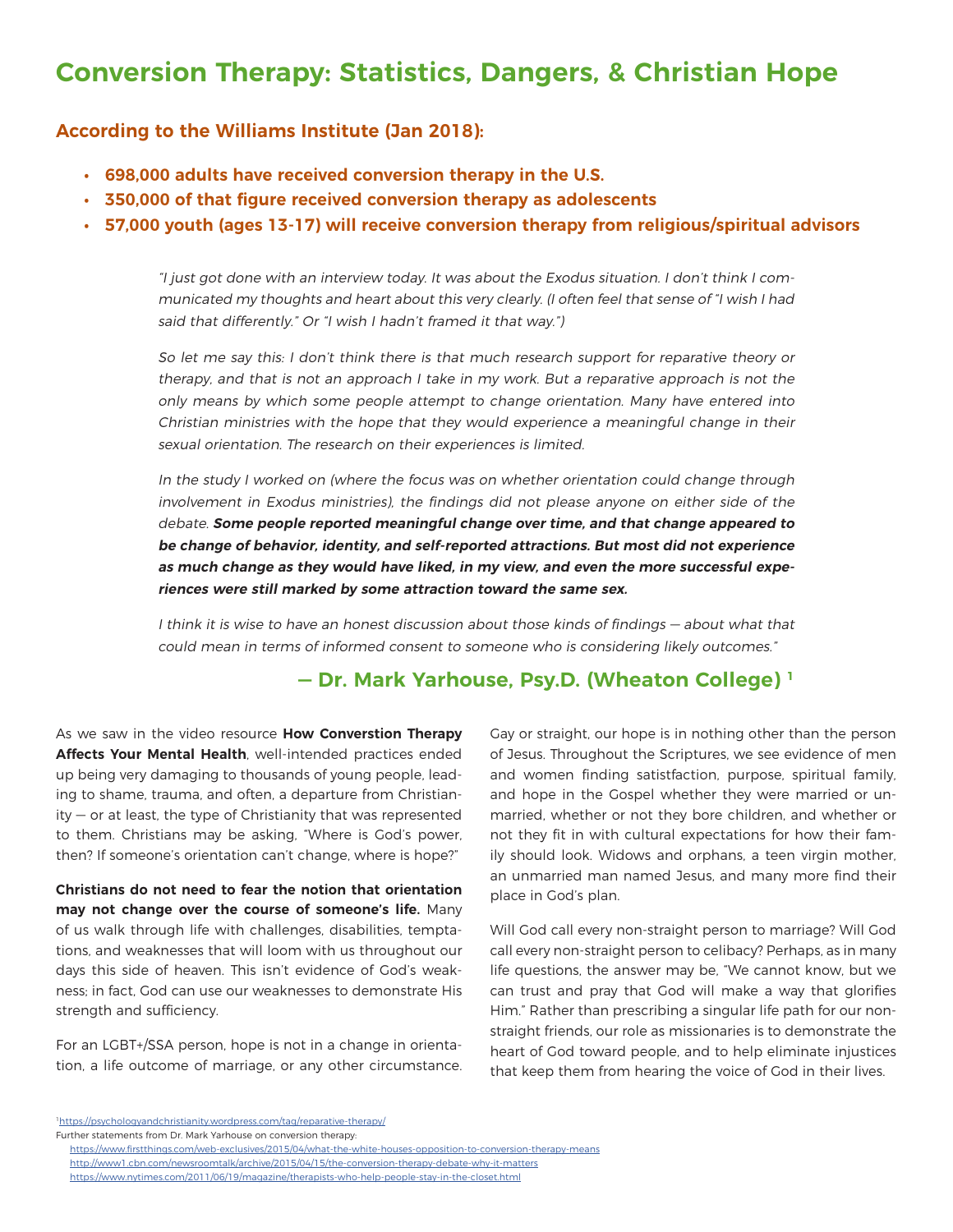# **Self-Harm and LGBT+ Young People**

**Trigger warning: This page discusses self-injury and may contain content that is triggering or distressful. Please skip this page if the content may not be beneficial for you.**

#### **What is Self-Harm?**

Self-harm is the deliberate, repetitive, and non-suicidal harming of one's body with the aim of relieving emotional distress.

Self-harm may aso be called self-injury, self-mutilation, or self-violence. Types of self-harm may include cutting (the most common type of self-harm) and a host of other actions.

#### **According to the Journal of Clinical Psychology:**

- **• 14-38% of teens and young adults self-injure2**
- **• 1.5-4% of U.S. adults self-injure1**
- **• 75% use multiple methods**
- **• More research is needed on self-harm specifically among LGBT+ youth**

#### **Mark's Self-Injury**

In The Miseducation of Cameron Post, a young man named Mark is a "disciple" at God's Promise, the gay conversion therapy camp that acts as the main setting of the film. One morning, as Mark is approaching graduation from the program, he receives

#### **What are some reasons young people self-injure?\***

- To relieve emotional tension.
- To distract from emotional pain with physical pain.
- To feel more awake, alive, or real when feeling numb.
- To evoke a good mood (pain can release endorphins).
- To punish oneself due to shame, guilt, or negative self-perception.
- To feel special, unique, or powerful by producing shock or disapproval.
- To produce control or reliability (ex: If I cut, I there will always be blood).
- \*Not an exhaustive list.

a letter from his father saying that he must remain at the camp another year because he is still "too effeminate" and is "an embarrassment."

Mark shares the letter during group therapy and suffers a nervous breakdown.

That evening, we follow Cameron into the community bathroom to find blood on the floor of the shower. Shock and confusion leave us uncertain as to what happened. The next day, the counselors

explain that Mark was taken to the hospital after a self-harming incident. Cameron meets with Reverend Rick, demanding to know what happened. Hesitantly, Rick described the horrific injury to Mark's body. The next day, investigators come to the camp to interview the disciples, but we do not find out what becomes of the camp.

#### **How can Christian parents and leaders care for teens who self-injure?**

- **• Remain calmly curious** about what is behind the self-injury without making behavior modification the focus.
- **• Create safe, consistent emotional space** for teens to express emotions without judgment, punishment, or harsh advice.
- **• Ensure your teen has access to a network of support.** Where possible, include licensed counselor, pastors, parent leaders, and teachers.
- **• Never "out" an LGBT+ teen without their permission.** Even without outing a teen, professional help can be obtained for potentially the dangerous risks of self-injury.



#### **Further Reading**

- [The Razor's Edge \(](https://www.todayschristianwoman.com/articles/2004/december/9.34.html)Christianity Today)
- [How to Support Someone Who Self-Harms \(](https://www.befrienders.org/how-to-support-someone-who-self-harms)Befrienders Worldwide)
- [Hidden lives: self-harm and the LGBT community](https://www.pinknews.co.uk/2008/03/10/hidden-lives-self-harm-and-the-lgbt-community/) (Pink News)

<sup>1</sup>Prinstein, M. J. (2008). Introduction to the special section on suicide and nonsuicidal self-injury: A review of unique challenges and important directions for self-injury science. Journal of Consulting and Clinical Psychology, 76(1), 1-8. http://dx.doi.org/10.1037/0022-006X.76.1.1 2Walsh, B. (2007). Clinical assessment of self‐injury: A practical guide. Journal of Clinical Psychology, 63(11), 1057-1068. https://doi.org/10.1002/jclp.20413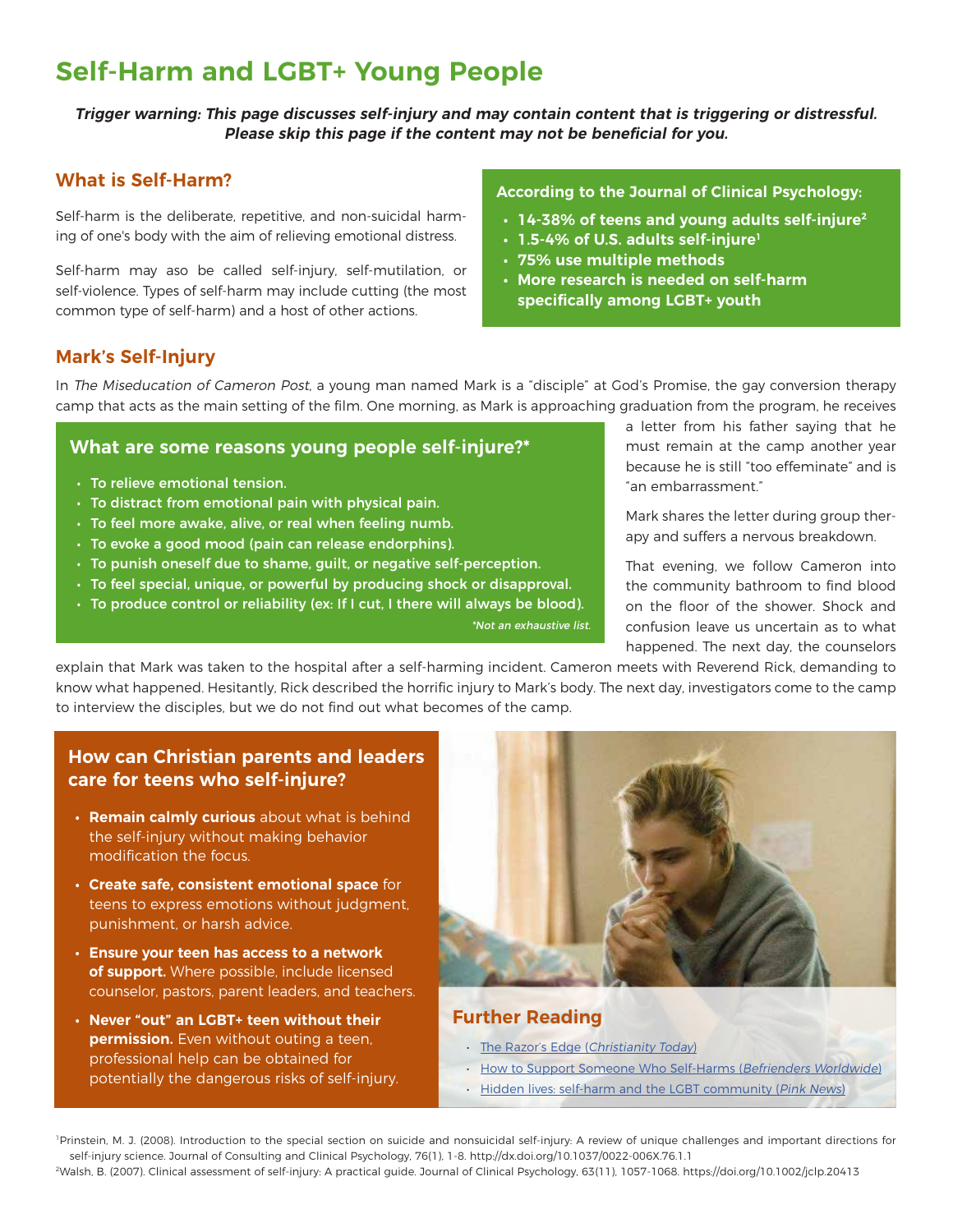## **Jacob's Story**

A young Christian man recounts his experience with same-gender attraction and conversion therapy

Gay. I heard the word constantly at school as a 10-yearold. What did it mean? Why was I being called this word? I already knew I was attracted to other boys, but I never had a word for it. Yet "gay" was constantly thrown around in school by bullies to describe me.

So I went home after school one day and, before my parents arrived home, I decided to look it up online. You can imagine what I found: gay porn. My mind finally connected the dots: I am gay! I thought. I did not realize, though, how much that day would change my life. As I continued to look on the internet, my parents arrived home and found what I had been looking at. We didn't talk about it for a long time, but I knew one day it would come up. Finally, months later, as we were driving back from taking my sister to college, my parents confronted me with what they had found and informed me they would be taking me to a counselor.

My heart sank, and tears filled my eyes. More people knew about my sexuality than ever before in my life, yet I had never felt so alone.

We went to the counselor, who talked with me about what it means to be a man, yet this talk only seemed to bring me more confusion. I had barely any idea of what it even meant to be gay. **I was 11 years old! How was I supposed to be thinking about the kind of husband I would want to be to a woman?** 

I was filled with shame as we went to counseling week after week, and yet outside of counseling sessions, my parents would not address my sexuality. As Christmas approached, all I would ask for was to stop going to counseling. After much pleading, we finally stopped, and my parents and I did not talk about sexuality again for years.

Conversion therapy continued to cause struggles in my mind even after we stopped going. I continued to be bullied in school, even after changing schools and was completely disconnected from my parents. I felt worthless and had no one to whom I could talk to without suggesting more conversion therapy.

Shame was my identity, and solitude was my home.

I ended up dealing with depression and anorexia, as well as suicidal thoughts. My literal closet became my bed at times because it was the safest place from the world.

I wish I could say that conversion therapy ended with that initial time when I was 11 years old. But throughout my childhood and adolescence, I went to conversion therapy on multiple different occasions, most of them voluntarily or under pressure from church leaders, hoping it would make me straight and take away my depression — and suicidal thoughts (which I was continuously told was a "side effect" of being gay).

I was pushed to look for abuse in my past to the point that I invented possible instances when I was abused which could have caused my homosexuality. Ultimately, heterosexuality became my god in place of God himself.

**Conversion therapy and my church's emphasis on it was one of the main factors that drove me from the church.** I knew I couldn't become straight and believed what people had told me that I was unacceptable if I did not pursue heterosexuality. So I left and did not return to Christianity for many years.

It took me years after those experiences to realize that God can love me even as a person attracted to the same gender. I worked through and came to realize that my depression and suicidal thoughts stemmed not from being gay, but from the bullying, family disconnection, and even the conversion therapy I experienced as a child. Some of these issues I am still working through as an adult.

Altogether, I am not saying counseling in general has not helped me grow as a person, nor that my parents took me to conversion therapy with bad intentions. I know my parents tried to do what they thought was best and I have since forgiven them for the mistakes they made. What I hope people can take from this is that conversion therapy has little to no success and can be extremely harmful on children and adolescents who are forced or pressured to go through it.

Parents, what your children need from you is your love and an open dialogue to discuss with you what they are going through. Pastors, walk alongside your LGBT+ congregants, helping them know God personally and see that church can be a safe place where they can encounter Him.